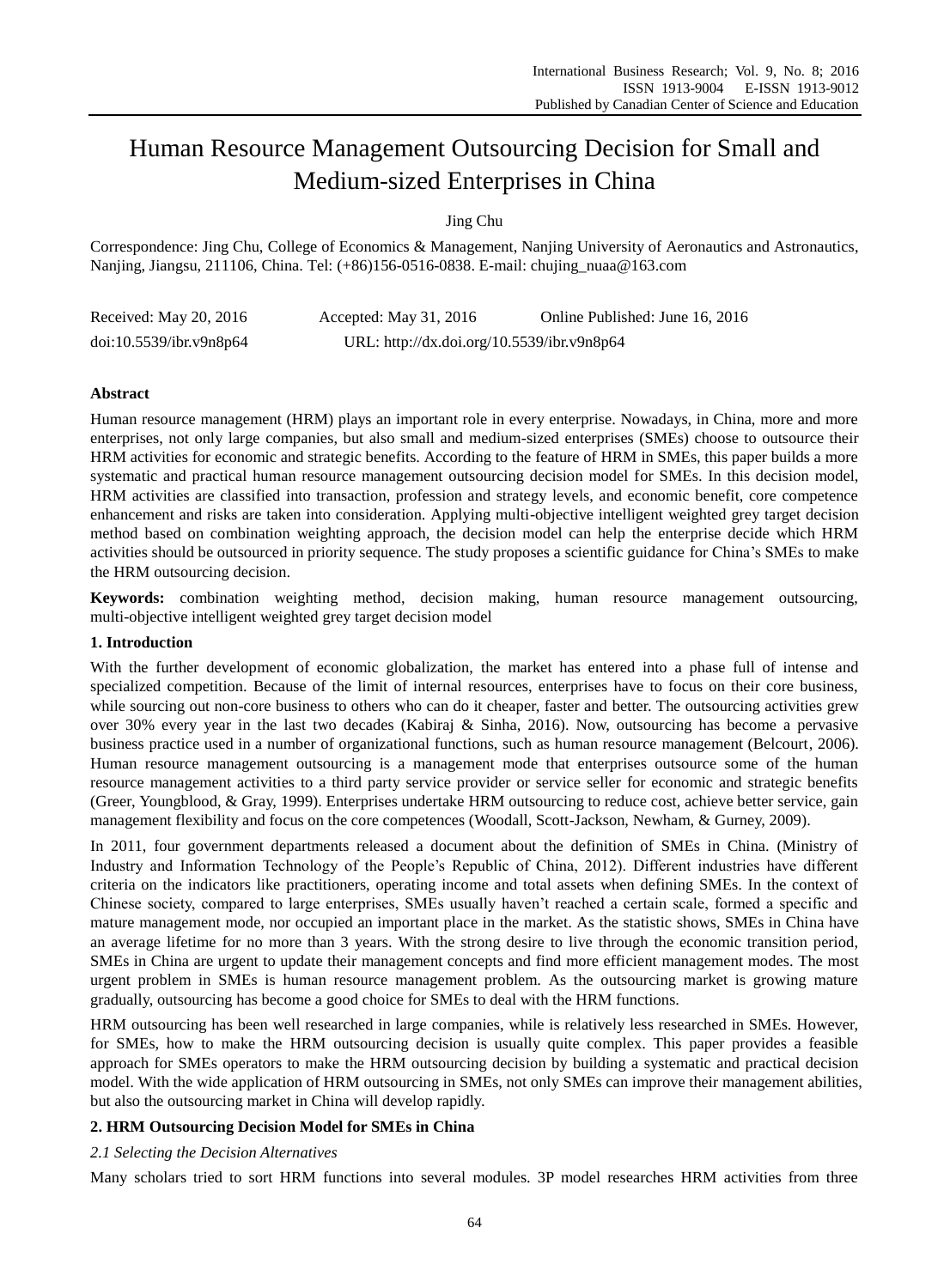aspects: position, performance, and payment (Lin, 1999). Then, the 3P model has been expanded to a 5P model: position, people, performance, payment, and positive attitude (Liao, 2004). In some enterprises, HRM activities are classified into six modules: human resource planning, recruitment and allocation, training and development, performance management, compensation and benefit management, and employee relationship management. The existing HRM outsourcing decision models usually take these modules as alternatives.

However, compared to large firms, enterprises of smaller scale have higher flexibility, but at the meantime, less liquidity and weaker ability to resist risks, which means improper decision costs more in SMEs. In addition, due to the lack of professional HRM staff in SMEs, it is difficult for them to refine the HRM outsourcing decision and put it into practice. Based on these two reasons, existing HRM outsourcing decision models are not specific enough to meet the demand of SMEs.

To make the decision model more specific and practical, this paper divides every HRM function into three levels, transaction level, profession level, and strategy level. Activities of transaction level are easy to be performed and can be repeated; activities of profession level need to be performed by professional staff; and activities of strategy level are closely related to organization operation, which are difficult for human resource managers. This model helps the enterprise decide which level of which HRM function should be outsourced in priority order. In that way, the enterprise can control risk and reduce the difficulty of implementation. As it is shown in Table 1, this paper divides five HRM functions into 13 decision alternatives.

|                                        | <b>Transaction level</b>                                          | Profession level                                                   | Strategy level                               |
|----------------------------------------|-------------------------------------------------------------------|--------------------------------------------------------------------|----------------------------------------------|
| Recruitment<br>& Allocation            | Archives<br>management $\&$<br>Release recruitment<br>information | Recruitment                                                        | Institution setup $\&$<br>Personnel planning |
| Training $&$<br>Development            |                                                                   | Training<br>design<br>and<br>implementation                        | Training system planning                     |
| Performance management                 |                                                                   | Performance appraisal<br>and feedback                              | Performance<br>management<br>system design   |
| Compensation $&$<br>Benefit management | Social insurance payment $\&$<br>Salary and welfare payment       | Compensation<br>benefit<br>and<br>structure design and calculation | Compensation<br>strategy<br>design           |
| Employee relationship management       | Labor contracts signing                                           | Employee communication and<br>coordination                         | Enterprise culture creating                  |

Table 1. Decision alternatives of HRM outsourcing

*2.2 Selecting the Decision Indicators*

According to the existing researches, enterprises undertake outsourcing to reduce cost, achieve better service, and focus on core strategy. However, outsourcing generates risks as well (Delmotte & Sels, 2007). Thus, the decision as to which HRM function should be outsourced is often driven by lots of factors. Transaction cost economics (TCE) and resource based view (RBV) are two main rationales that underpin different decision models theoretically. TCE suggests that outsourcing occurs only when enterprise can achieve lower total cost by transacting with external vendors (Coase, 1937). The RBV together with core competence theory provide another perspective on how to decide which HRM function should be outsourced, the resource of an enterprise is so limited that should be focused on building core competence, while outsourcing the peripheral activities (Pereira & Anderson, 2012). Most decision models about HRM outsourcing are based on these two rationales. For example, David Lepark and Scolt Snell converge on two dimensions, value and uniqueness, when determining which HRM activity should be outsourced (Lepark & Snell, 1998). Another decision model is developed by Alan Speaker, he uses a two-by-two typology to classify HRM activities: the type and the strategic value of HRM activities (Klaas, McClendon, & Gainey, 1999). Domestic scholar Zhilin Hu holds the view that whether a HRM activity should be outsourced or not depends on its benefit-cost ratio and contribution to core competence (Hu, 2004).

Obviously, the views of TCE and RVB take short-term and long-term interests into consideration respectively in HRM outsourcing decision. Short-term interests ensure the financial security, while long-term interests make sure the decision will be good for the enterprise with the long-term development. However, as we all know, benefits come with risks. A proper decision can bring the enterprise expected benefits, at the same time, keep potential risks under control. Thus, this paper suggests that enterprises can make HRM outsourcing decision according to a model of three dimensions: short-term feasibility, long-term expectation and risk controllability, as Figure 1 shows.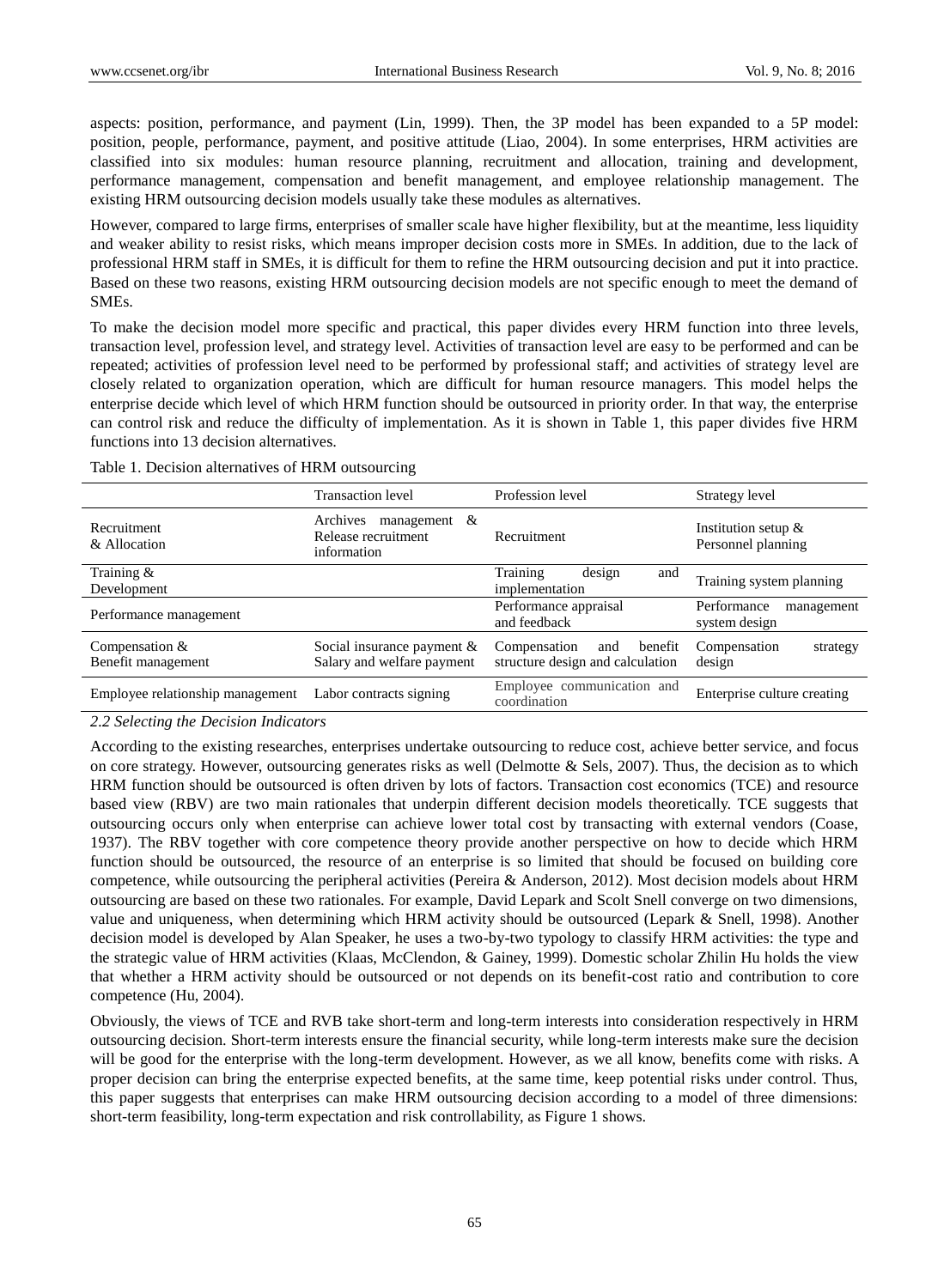

Figure 1. Three dimensions of HRM outsourcing decision model in SMEs

As the three dimensions of this decision model can't be measured directly, some more specific indicators are used to describe them.

Table 2. Decision indicators of HRM outsourcing in SMEs

| Dimensions                     | Indicators                                                                 |
|--------------------------------|----------------------------------------------------------------------------|
| Economic benefit               | Reduce the cost of daily human resource management                         |
|                                | Reduce the economic loss caused by unprofessional management               |
|                                | Reduce the investment in non-core business to control cost expense         |
|                                | Improve the efficiency of HRM                                              |
| Core competence<br>enhancement | Acquire advanced professional technology, expertise and management concept |
|                                | Focus on the strategic role of HRM                                         |
|                                | Improve the adaptability and flexibility of HRM                            |
|                                | Improve the communication and justification in organization                |
| <b>Risks</b>                   | Make wrong judgment on vendor's service quality                            |
|                                | Lose control of human resource management                                  |
|                                | Be the obstacles of enterprise learning and innovation                     |
|                                | Have culture conflicts with vendor                                         |
|                                | Employees have resistant emotion                                           |
|                                | Reveal confidential information                                            |

*2.3 The Determination of Weights*

Each indicator makes different contribution to the decision making, the importance of indicators is reflected in the weights. Methods of determining weights can be classified into two catalogs, subjective weighting approaches and objective weighting approaches. Subjective weighting approaches, like Delphi and AHP, mainly depend on the knowledge and experience of decision makers, but with great randomness. Objective weighting approaches, like factor analysis and entropy, determine weights by digging the relationship in original data, which can be objective but cannot reflect the preference of decision makers. That means, subjective and objective weighting approaches have their advantages and disadvantages respectively (Jia, Tong, Wang, & Li, 2016). Therefore, the application of combination weighting method can overcome the limitations of using subjective or objective weighting approach only. This paper introduces the combination weighting method based on AHP and Maximizing Deviation method.

From the point of Maximizing Deviation method, if the performance values of decision alternatives have little differences under an indicator, it means that such an indicator has small impact on the decision making. On the contrary, if the differences among all performance values of decision alternatives under an indicator are obvious, it means such an indicator plays an important role in selecting the best alternative. So, Maximizing Deviation method thinks that the bigger the deviation of the values of decision alternatives under an indicator is, the bigger the weight of the indicator should be (Liang, Zhang, & Liu, 2015). Extremely, if the value of each alternative has no difference under a given indicator, this indicator has no contribution to the decision making, and its weight should be set to be 0.

A simple algorithm put forward by Rong Zhang based on the Maximizing Deviation method is used to give objective weight to each indicator (Zhang, SF. Liu, B. Liu, 2007). Let  $\eta = (\eta_1, \eta_2, \dots, \eta_s)$  denote the objective weights of indicators 1 to s, and there are decision alternatives 1 to  $m$ .  $t_{ik}$  represents the sample value of alternative *i* under indicator k. For the indicator k, let  $W_{\kappa}(\eta)$  denote the deviation between the alternative i and all the other alternatives, and let  $W_k(\eta)$  denote the total deviation among all the decision alternatives in terms of the indicator k. Define: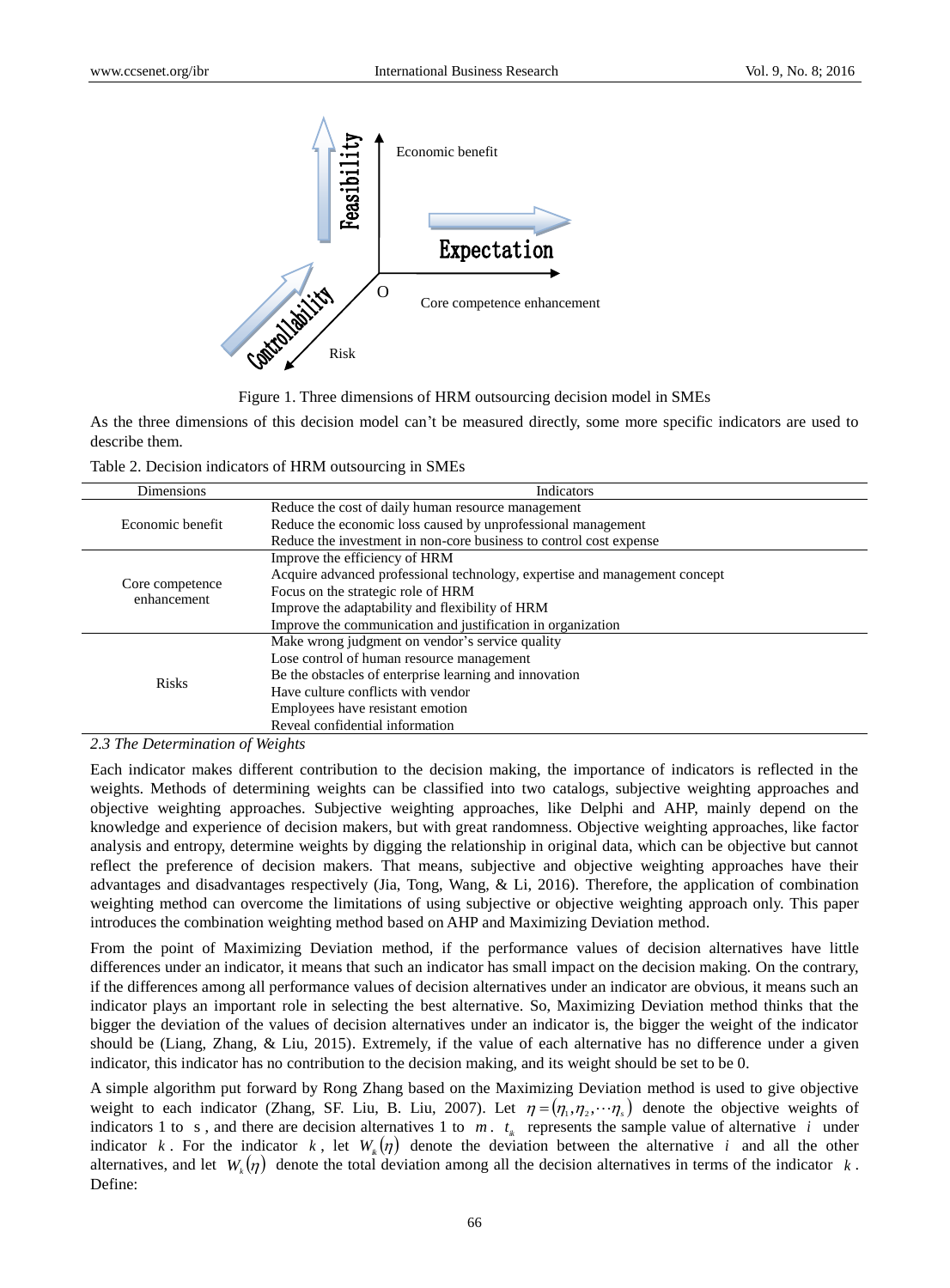$$
W_{ik}(\eta) = \sum_{j=1}^{m} \eta_{k} |t_{ik} - t_{jk}| \tag{1}
$$

$$
W_{K}(\eta) = \sum_{i=1}^{m} W_{ik}(\eta) = \sum_{i=1}^{m} \sum_{j=1}^{m} \eta_{k} \Big| t_{ik} - t_{jk} \Big|
$$
 (2)

The weight of indicator  $k$  can be obtained as  $W_k(\eta)$  divided by the total deviation of all indicators. Thus,  $\eta_k$  can be expressed as formula (3):

$$
\eta_{k} = \frac{W_{k}(\eta)}{\sum_{k=1}^{s} W_{k}(\eta)} = \frac{\sum_{i=1}^{m} \sum_{j=1}^{m} \left| t_{ik} - t_{ik} \right|}{\sum_{k=1}^{s} \sum_{i=1}^{m} \sum_{j=1}^{m} \left| t_{ik} - t_{ik} \right|}
$$
(3)

The subjective weight vector  $\theta = (\theta_1, \theta_2, \dots, \theta_s)$  can be obtained by using AHP method. Commonly, to a certain indicator, if one of its objective weight or subjective weight is equal to 0, the comprehensive weight of this indicator should be set to be 0. Based on this, the comprehensive weight can be obtained by normalizing the product of objective weight and subjective weight:

$$
\omega_{k} = \frac{\eta_{k} * \theta_{k}}{\sum_{k=1}^{s} \eta_{k} * \theta_{k}}
$$
\n(4)

The comprehensive weight vector can be expressed as  $\omega = (\omega_1, \omega_2, \cdots \omega_s)$ .

## *2.4 Multi-objective Intelligent Weighted Grey Target Decision Model*

 $\sum_{j=1}^{\infty}$  7) =  $\frac{1}{2}$  7) idd =  $\frac{1}{2}$  6 ght eig  $\frac{\eta_{\lambda}}{s}$  is  $\frac{\eta_{\lambda}}{s}$  =  $\frac{1}{2}$  6 km as  $\frac{\eta_{\lambda}}{s}$  is  $\frac{\eta_{\lambda}}{s}$  is  $\frac{\eta_{\lambda}}{s}$  is  $\frac{\eta_{\lambda}}{s}$  is  $\frac{\eta_{\lambda}}{s}$  is  $\frac{\eta_{\lambda}}{s}$  is  $\frac{\eta_{\lambda}}$ Except the qualitative models mentioned above, many scholars use quantitative models to deal with the HRM outsourcing problems to make the decision more objective. The existing quantitative models used in HRM outsourcing decision, like AHP and fuzzy comprehensive evaluation (Li, 2007), can just sequence the decision alternatives. Multi-objective intelligent weighted grey target decision model is the supplement and improvement of grey target decision model (Liu, Yuan, & Sheng, 2010). Alternatives may hit the target or miss the target, this method can help decision makers get rid of unsuitable alternatives and sequence the suitable alternatives.

2.4.1 Define Event Set, Alternative Set, Decision Scheme Set and Decision Objectives

Suppose there are n events to research in this problem, which form an event set  $A = \{a_1, a_2, \dots, a_n\}$ . All alternatives could be selected are denoted as  $B = \{b_1, b_2, \dots, b_m\}$ . Set A and set B compose the decision scheme set  $S = A \times B = \{s_{ij} = (a_i, b_j) | a_i \in A, b_j \in B \}$ . There are  $k$  decision objectives,  $k = 1, 2, \dots, s$ .

2.4.2 Obtain the Effect Sample Matrix of Each Objective According to Experts' Evaluation

The score standard mainly takes a five-point Likert scale for reference. The occurrence possibility of each indicator is divided into five levels to let managers choose. The score standard is shown in Table 3.

| Score scope                                                                                                                                                                                                                                                                                                                                                                                                                                                                                                                                                                                | Evaluation criterion                                                              |
|--------------------------------------------------------------------------------------------------------------------------------------------------------------------------------------------------------------------------------------------------------------------------------------------------------------------------------------------------------------------------------------------------------------------------------------------------------------------------------------------------------------------------------------------------------------------------------------------|-----------------------------------------------------------------------------------|
| $0 - 0.1$                                                                                                                                                                                                                                                                                                                                                                                                                                                                                                                                                                                  | Strongly impossible                                                               |
| $0.2 - 0.3$                                                                                                                                                                                                                                                                                                                                                                                                                                                                                                                                                                                | Unlikely                                                                          |
| $0.4 - 0.6$                                                                                                                                                                                                                                                                                                                                                                                                                                                                                                                                                                                | Neutral                                                                           |
| $0.7 - 0.8$                                                                                                                                                                                                                                                                                                                                                                                                                                                                                                                                                                                | Likely                                                                            |
| $0.9 - 1.0$                                                                                                                                                                                                                                                                                                                                                                                                                                                                                                                                                                                | Strongly possible                                                                 |
| $\overline{c}$ $\overline{c}$ $\overline{c}$ $\overline{c}$ $\overline{c}$ $\overline{c}$ $\overline{c}$ $\overline{c}$ $\overline{c}$ $\overline{c}$ $\overline{c}$ $\overline{c}$ $\overline{c}$ $\overline{c}$ $\overline{c}$ $\overline{c}$ $\overline{c}$ $\overline{c}$ $\overline{c}$ $\overline{c}$ $\overline{c}$ $\overline{c}$ $\overline{c}$ $\overline{c}$ $\overline{$<br><b>CONTINUES</b><br>$\frac{1}{2}$ , $\frac{1}{2}$ , $\frac{1}{2}$ , $\frac{1}{2}$ , $\frac{1}{2}$ , $\frac{1}{2}$ , $\frac{1}{2}$ , $\frac{1}{2}$ , $\frac{1}{2}$ , $\frac{1}{2}$<br>$\mathcal{C}$ | $\overline{c}$ $\overline{c}$<br>$(b)$ and $(c)$ and $(d)$ and $(d)$<br>$\cdot$ 1 |

Table 3.Score standard of indicators' occurrence possibility

The effect sample value of  $s_{ij}$  relative to objective k is denoted as  $u_{ij}^{(k)}$  ( $i = 1, 2, \dots, n; j = 1, 2, \dots, m$ ), so the effect sample matrix of the decision scheme set  $S$  under the objective  $k$  is:

$$
U^{(k)} = (u_{ij}^{(k)}) = \begin{bmatrix} u_{11}^{(k)} & u_{12}^{(k)} & \cdots & u_{1m}^{(k)} \\ u_{21}^{(k)} & u_{22}^{(k)} & \cdots & u_{2m}^{(k)} \\ \vdots & \vdots & \ddots & \vdots \\ u_{n1}^{(k)} & u_{n2}^{(k)} & \cdots & u_{nn}^{(k)} \end{bmatrix} \boxed{2}
$$

2.4.3 Set up the Critical Effect Values to Get the Consistent Effect Measurement Matrix

The objectives can be classified into three kinds, income-based index, cost-based index and fixed index.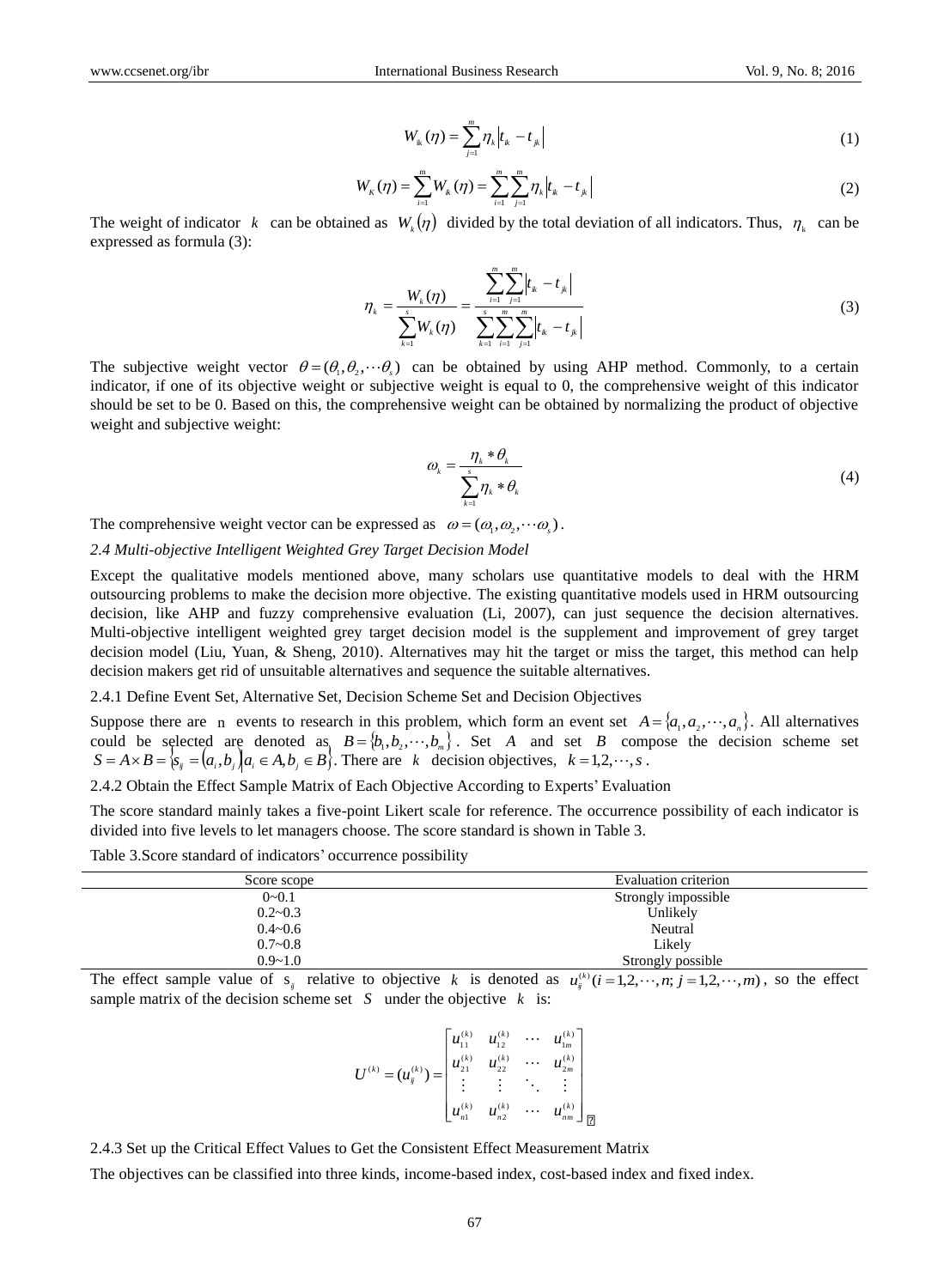If objective  $k$  is an income-based index, the larger the sample value is, the better the result is. Let  $u_{ij}^{(k)} \in [u_{i_0,i_0}^{(k)}, \max_{j_0} \max_{j_0} \{u_{ij}^{(k)}\}]$  be the grey target in terms of objective  $k, u_{i_0,i_0}^{(k)}$  is the critical effect value of objective  $k$ . Define the effect measurement value of income-based index as:

$$
r_{ij}^{(k)} = \frac{u_{ij}^{(k)} - u_{i_{0,i}}^{(k)}}{\max_{i} \max_{j} \{u_{ij}^{(k)}\} - u_{i_{0,i}}^{(k)}}\tag{5}
$$

If objective  $k$  is a cost-based index, the smaller the sample value is, the better the result is. Let  $\mathbf{u}_{ij}^{(k)} \in \left[\min_{i} \min_{j} \left\{ u_{ij}^{(k)} \right\} u_{i,j_0}^{(k)} \right]$  be the grey target in terms of objective k,  $\mathbf{u}_{i,j_0}^{(k)}$  is the critical effect value of objective k. Define the effect measurement value of cost-based index as:

$$
r_{ij}^{(k)} = \frac{u_{i,j_0}^{(k)} - u_{ij}^{(k)}}{u_{i,j_0}^{(k)} - \min_{i} \min_{j} \{u_{ij}^{(k)}\}}
$$
(6)

If objective  $k$  is a fixed index, the more accurately the sample value falls into the certain interval, the better the result is. Let  $\mathbf{u}_{ij}^{(k)} \in \left[A - u_{i,j}^{(k)}, A + u_{i,j}^{(k)}\right]$  be the grey target in terms of objective k. If  $u_{ij}^{(k)} \in \left[A - u_{i,j}^{(k)}, A\right]$ , denote formula (7) to be the lower limit effect measurement value of the fixed index.

$$
r_{ij}^{(k)} = \frac{u_{ij}^{(k)} - A + u_{i,j}^{(k)}}{u_{i,j}^{(k)}}
$$
(7)

If  $u_j^{(k)} \in [A, A + u_{i,j}^{(k)}]$ , denote formula (8) to be the upper limit effect measurement value of the fixed index.

$$
r_{ij}^{(k)} = \frac{A + u_{i,j}^{(k)} - u_{ij}^{(k)}}{u_{i,j}^{(k)}}
$$
(8)

After normalization, to all objectives, the effect measurement value bigger is, the result better is. Thus, define the consistent effect measurement matrix of objective *k* as:

$$
R^{(k)} = (r_{ij}^{(k)}) = \begin{bmatrix} r_{11}^{(k)} & r_{12}^{(k)} & \cdots & r_{1m}^{(k)} \\ r_{21}^{(k)} & r_{22}^{(k)} & \cdots & r_{2m}^{(k)} \\ \vdots & \vdots & \ddots & \vdots \\ r_{n1}^{(k)} & r_{n2}^{(k)} & \cdots & r_{nm}^{(k)} \end{bmatrix}
$$

 $r_i^{(k)} \in [-1,1]$  is dimensionless, the larger  $r_i^{(k)}$  is, the better the result is. If  $r_i^{(k)} \in [0,1]$ , hit the target; if  $r_i^{(k)} \in [-1,0]$ , miss the target.

2.4.4 Get the Comprehensive Effect Measurement Matrix R

$$
r_{ij} = \sum_{k=1}^{s} \omega_k * r_{ij}^{(k)}
$$
\n
$$
(9)
$$

According to formula (9), it's easy to get the comprehensive effect measurement matrix R:

$$
R = (\mathbf{r}_{ij}) = \begin{bmatrix} r_{11} & r_{12} & \cdots & r_{1m} \\ r_{21} & r_{22} & \cdots & r_{2m} \\ \vdots & \vdots & \ddots & \vdots \\ r_{n1} & r_{n2} & \cdots & r_{nm} \end{bmatrix}
$$

# 2.4.5 Make the Decision

It's easy to tell whether the alternative hits the target or misses the target. The alternatives that miss the target are out of the choice; arrange  $r_{ij} > 0$  according to the order from small to large, then can get the optimal sequencing of every feasible alternative.

#### **3. Demonstrated Application**

X is a medium-sized enterprise in Jiangsu province, China. To survive in the fierce competition, Managers in X enterprise are considering outsourcing some of its HRM activities instead of performing internally to reduce cost and enhance its core competence. Apply the multi-objective intelligent weighted grey target decision model to help X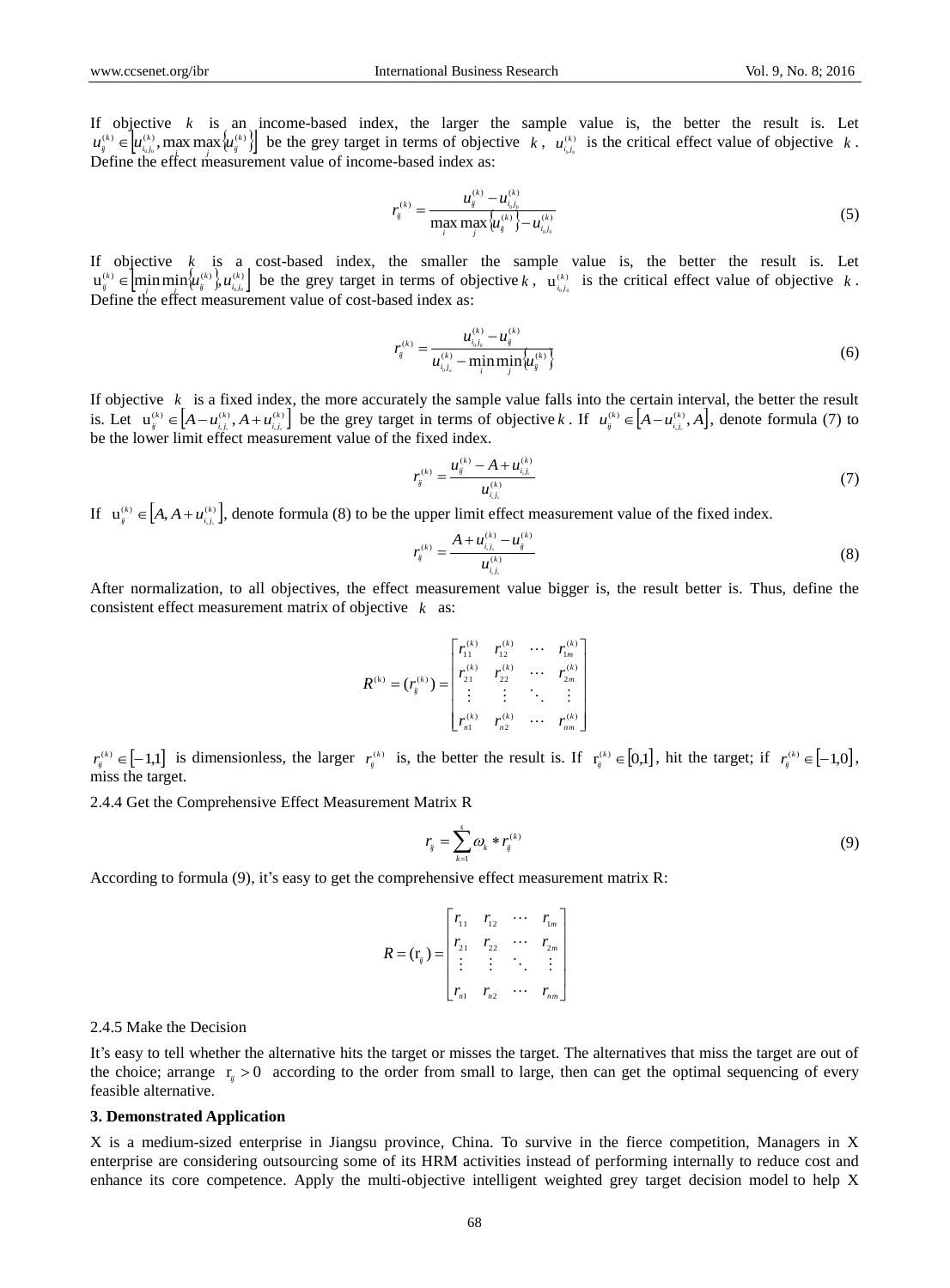enterprise make the HRM outsourcing decision. 15 experts and managers are involved to make the decision which HRM activities should be outsourced. Let everyone score the candidate activities according to each indicator, and get the average scores.

#### *3.1 Define Event Set, Alternative Set, Decision Scheme Set and Decision Objectives*

In this problem, the event is the HRM outsourcing decision of the enterprise X, which means event set  $A = \{a_1\}$ . The alternatives are HRM activities that could be outsourced,  $B = \{b_1, b_2, \dots, b_{13}\}\$ . *A* and *B* compose the decision scheme  $S = \{s_{ij} = (a_i, b_j) | a_i \in A, b_j \in B, i = 1; j = 1, 2, \dots, 13\} = \{s_{i_1}, s_{i_2}, \dots, s_{i_{13}}\}$ . The decision making has to take three dimensions into consideration: short-term feasibility, long-term expectation and risk controllability. Each dimension is described by some specific indicators, so there are 14 objectives,  $k = 1, 2, \dots 14$ .

#### *3.2 Obtain the Effect Sample Vectors*

Obtain 14 effect sample vectors  $U^{(k)}$ ,  $k = 1,2,\dots,14$  according to the effect sample value of  $s_i$  relative to 14 indicators scored by decision makers.

#### *3.3 Determining the Indicators' Weights under Each Dimension and Dimensions' Weights*

The sum of indicators' weights under each dimension and the sum of three dimensions' weights are both equal to 1. Assign the weights by the combination weighting method based on AHP and Maximizing Deviation method, the weights are shown as follow:

$$
\omega^{(1)} = [0.44, 0.08, 0.48]
$$

$$
\omega^{(2)} = [0.15, 0.21, 0.50, 0.05, 0.09]
$$

$$
\omega^{(3)} = [0.08, 0.34, 0.12, 0.06, 0.24, 0.16]
$$

$$
\omega = [0.21, 0.19, 0.60]
$$

# *3.4 Get the Effect Sample Vectors of Three Dimensions*

According to 14 effect sample vectors and the weights of indicators under each dimension, it's easy to get the effect sample vectors of three dimensions.

$$
U^{(1)} = [0.75, 0.60, 0.26, 0.66, 0.33, 0.62, 0.30, 0.80, 0.56, 0.30, 0.85, 0.61, 0.24]
$$
  
\n
$$
U^{(2)} = [0.64, 0.71, 0.51, 0.72, 0.48, 0.73, 0.50, 0.59, 0.63, 0.49, 0.66, 0.54, 0.38]
$$
  
\n
$$
U^{(3)} = [0.19, 0.27, 0.67, 0.37, 0.39, 0.56, 0.52, 0.14, 0.29, 0.57, 0.33, 0.47, 0.69]
$$

## *3.5 Set up the Critical Effect Values to Get the Consistent Effect Measurement Vectors*

The enterprise can set up the critical effect value according to its expectation to economic benefit and core competence enhancement, as well as its tolerance to risk. Economic benefit and core competence enhancement are income-based indexes, and risk is a cost-based index. The critical effect value can be set between 0 and 1. The enterprise hopes to have at least neutral possibility to achieve benefit, so let  $\mathbf{u}_{i_{o,i_o}}^{(1)} = u_{i_{o,i_o}}^{(2)} = 0.5$ . And it cannot tolerate risks more than neutral possibility, so let  $\mathbf{u}_{i,j}^{(3)} = 0.5$ . Thus, the consistent effect measurement vector of each dimension is obtained:

$$
R^{(1)} = [0.70, 0.30, -0.68, 0.45, -0.48, 0.33, -0.58, 0.86, 0.16, -0.58, 1, 0.32, -0.73]
$$
  
\n
$$
R^{(2)} = [0.60, 0.93, 0.04, 0.98, -0.07, 1, -0.02, 0.39, 0.57, -0.06, 0.69, 0.19, -0.53]
$$
  
\n
$$
R^{(3)} = [0.86, 0.63, -0.48, 0.36, 0.29, -0.16, -0.06, 1, 0.58, -0.19, 0.46, 0.09, -0.54]
$$

*3.6 Obtain the Comprehensive Effect Measurement Vector*

According to formula (9), obtain the comprehensive effect measurement vector.

$$
R = [0.78, 0.62, -0.43, 0.50, 0.06, 0.16, -0.16, 0.86, 0.49, -0.25, 0.62, 0.16, -0.58]
$$

#### *3.7 Result Analysis*

If effect measurement value is less than 0, the alternative is out of choice. According to vector  $R$ , institution setup  $\&$ personnel planning, performance management system design, compensation strategy design and enterprise culture creating are not suggested to be outsourced. The suggested outsourcing sequence of the rest activities is: social insurance payment  $\&$  salary and welfare payment  $>$  archives management  $\&$  release recruitment information  $>$ recruitment  $=$  labor contracts signing  $>$  training design and implementation  $>$  Structure design and calculation of compensation and benefit  $>$  Performance appraisal and feedback = Employee communication and coordination  $>$ Training system planning.

In this case, enterprise X is suggested to outsource the HRM activities of transaction level first, and then HRM activities of profession level, while these of strategy level are not suggested to be outsourced. This suggestion is suitable for most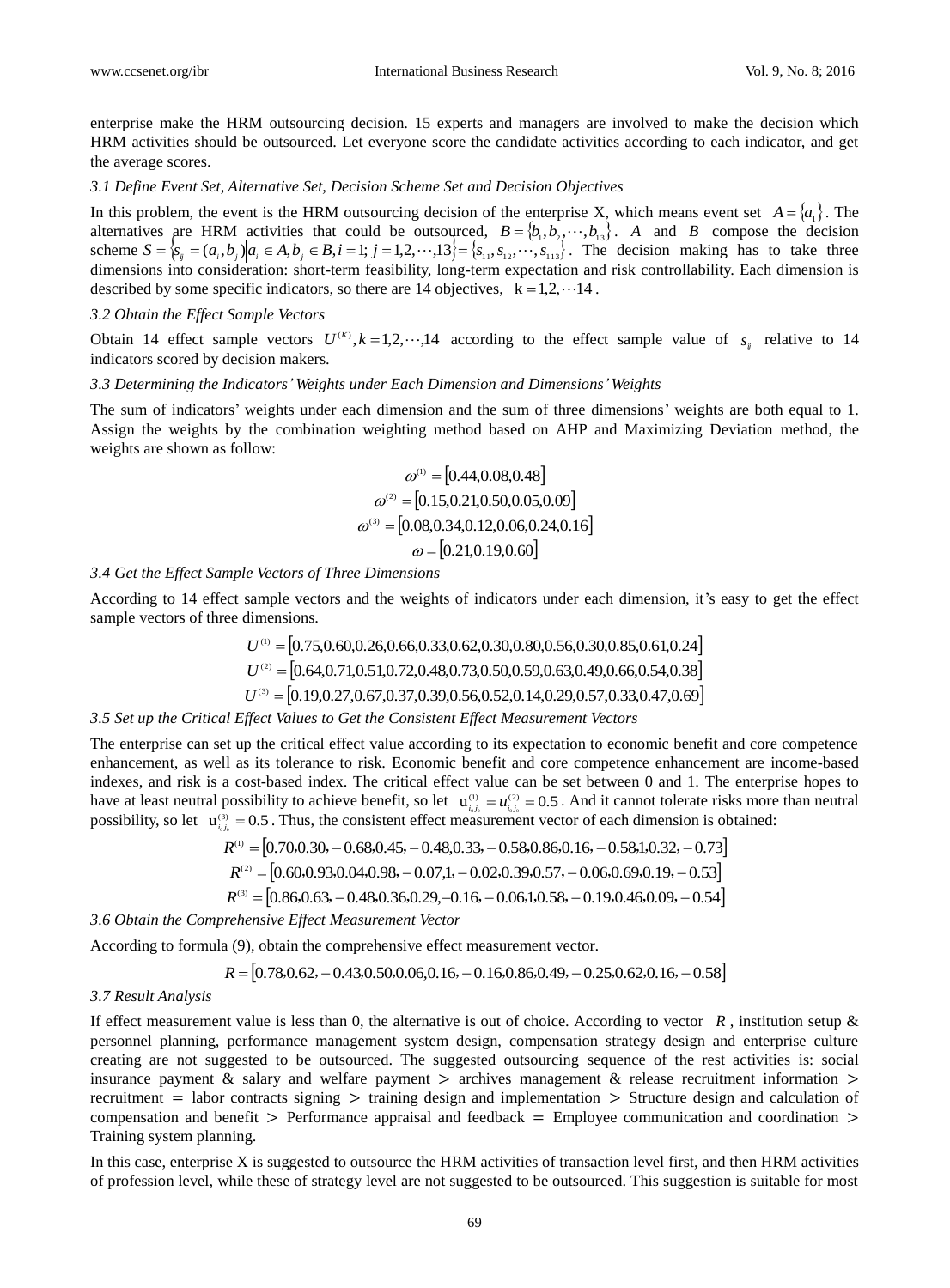SMEs in China. Outsourcing HRM activities of strategy level has big effect on organization operation, but usually needs large investment, and can easily cause risks. While outsourcing HRM activities of transaction level can achieve economies of scale, help enterprise focus on core business, and has little possibility to cause risks, but making little contribution to enhancing core competence. For one thing, Chinese economy is in the critical period of transition, SMEs are not willing to take big risks when making decisions. For another, outsourcing HRM activities of strategy level puts forward higher requirements to vendors. However, it's quite difficult for SMEs to find a satisfying vendor in the immature outsourcing market.

## **4. Conclusion**

This paper analyzed the characters of HRM outsourcing decision making in SMEs, reviewed the existing HRM outsourcing decision models, and then applied the multi-objective intelligent weighted grey target decision model based on combination weighting method to the HRM outsourcing decision making in SMEs. And the demonstrated application shows the rationality and significance of this model. With the development of outsourcing market and the updating of HRM concepts in SMEs, HRM outsourcing will be adopted by more and more SMEs. This study provides a systematical and practical method for China's SMEs to make the HRM outsourcing decision.

As the result of demonstrated application shows, enterprise X prefers to outsource the HRM activities of transaction level. Like enterprise X, most SMEs in China are in a dilemma that they do not have the ability to undertake the HRM activities of strategy level internally, while outsourcing isn't a good choice either. To perform the HRM activities of strategy level well, several suggestions are proposed. (a) For SMEs, consider human resource management in the strategic perspective, and develop own HRM talents. HRM should be closely related to the operation strategy in an enterprise, and the ability to perform strategic HRM activities internally makes great contribution to enhancing the enterprise's core competence. (b) For HRM vendors, improve the professional quality and service attitude, and transfer their business to the HRM activities of strategy level. Although not many enterprises choose to outsource their strategic HRM activities now, it will become the development trend absolutely. Vendors who make good preparation will have the chance to stand out from the fierce competition. (c) For government, improve law and regulation to protect the legitimate interests of enterprises and vendors. One reason SMEs don't outsource their strategic HRM activities is that the imperfect law and regulation cannot protect their benefit when facing conflict with vendors. In China, the improvement of relevant law and regulation has big effect on accelerating the growth of HRM outsourcing market.

# **References**

- Belcourt, M. (2006).Outsourcing: The benefits and the risks. *Human Resource Management Review, 16*(2), 269-279. http://dx.doi.org[/10.1016/j.hrmr.2006.03.011](http://dx.doi.org/10.1016/j.hrmr.2006.03.011)
- Coase, R. H. (1937). The nature of the firm. *Economica, 4*(16), 386-405. http://dx.doi.org/10.1111/j.1468-0335.1937.tb00002.x
- Delmotte. J., & Sels, L. (2008). HR outsourcing: threat or opportunity? *Personnel Review, 37*(5), 543-563. <http://dx.doi.org/10.1108/00483480810891673>
- Greer, C. R., Youngblood, S. A., & Gray, D. A. (1999). Human resource management outsourcing: the make or buy decision. *Acad Manage Exec, 13*(3), 85-96[. http://dx.doi.org/10.5465/AME.1999.2210317](http://dx.doi.org/10.5465/AME.1999.2210317)
- Hu, Z. L. (2004). *Research on the model of human resource outsourcing* (Master's thesis, Wuhan University, Wuhan, China). Retrieved from<http://d.wanfangdata.com.cn/Thesis/Y631047>
- Jia, L. T., Tong, Z. X., Wang, C. Z., & Li, S. B. (2016). Aircraft Combat Survivability Calculation Based on Combination Weighting and Multiattribute Intelligent Grey Target Decision Model. *Mathematical Problems in Engineering, 2016*(8), 1-9. http://dx.doi.org/10.1155/2016/8934749
- Kabiraj, T., & Sinha, U. B. (2016). Strategic outsourcing with technology transfer under price competition. *International Review of Economics and Finance,*2016.http://dx.doi.org[/10.1016/j.iref.2016.02.016](http://dx.doi.org/10.1016/j.iref.2016.02.016)
- Klaas, B. S., McClendon, J., & Gainey, T. (1999). HR outsourcing and its impact: the role of transaction costs. *Personnel Psychology, 52*(1), 113-136.<http://dx.doi.org/10.1111/j.1744-6570.1999.tb01816.x>
- Lepak, D. P., & Snell, S. A. (1998). Virtual HR: strategic human resource management in the 21st century. *Human Resource Management Review, 8*(3), 215-234. http://dx.doi.org[/10.1016/S1053-4822\(98\)90003-1](http://dx.doi.org/10.1016/S1053-4822(98)90003-1)
- Li, F. L. (2007). Decision making for human resource management outsourcing based on AHP and fuzzy comprehensive evaluation method. *Journal of Hebei University of Engineering (Social Science Edition), 24*(4), 18-21. http://dx.doi.org[/10.3969/j.issn.1673-9477.2007.04.006](http://dx.chinadoi.cn/10.3969%2fj.issn.1673-9477.2007.04.006)
- Liang, W., Zhang, X. L., & Liu, M. F. (2015). The Maximizing Deviation Method Based on Interval-Valued